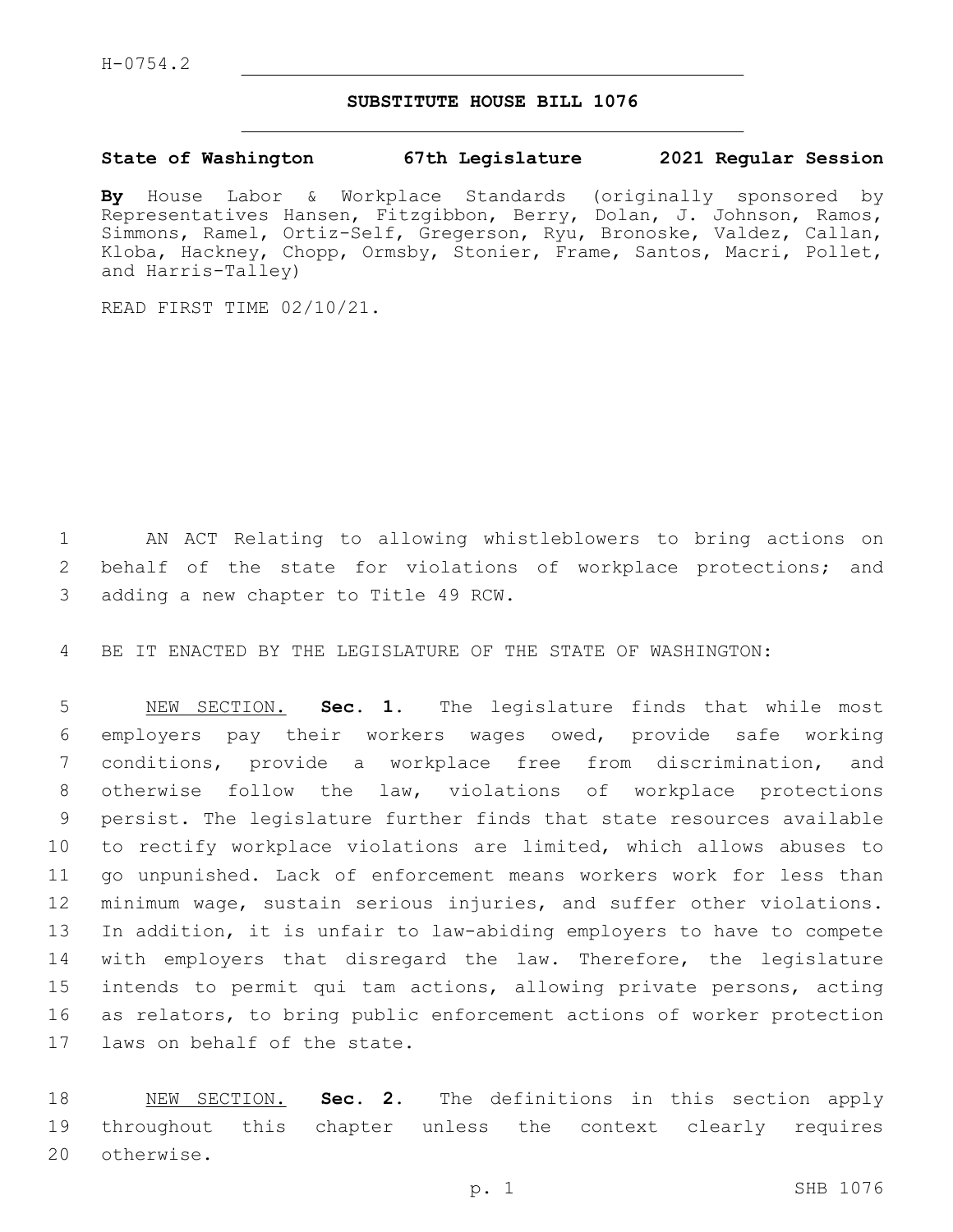(1) "Agency" means the department of labor and industries, except that for purposes of chapter 49.60 RCW "agency" means the Washington 3 state human rights commission.

 (2) "Aggrieved person" means a person against whom one or more violations of the provisions of this act was committed, and includes an individual who is asserting a claim that he or she is or was misclassified as an independent contractor in violation of the 8 provisions of law under section 4 of this act.

 (3) "Person" means any natural person, partnership, corporation, association, or other legal entity, including any local or political 11 subdivision of a state.

 (4) "Qui tam relator" or "relator" means an aggrieved person, whistleblower, or representative organization or local or political subdivision of a state designated under section 3(9) of this act, that brings a public enforcement action under section 3 of this act.

 (5) "Qui tam action" means an action brought by a relator under 17 section 3 of this act.

 (6) "Whistleblower" means a current or former employee, contractor, subcontractor, or employee of a contractor or subcontractor with knowledge of facts that the individual reasonably believes constitute a violation of the provisions of this act.

 NEW SECTION. **Sec. 3.** (1) A relator, on behalf of an agency and in the name of the agency, may bring a qui tam action in court for any relief the agency may pursue under the laws specified in section 25 4 of this act, including equitable relief, penalties, and any relief specified in rule or regulation. The granting of relief shall be subject to the same conditions and limitations that apply to the agency, including any requirements for conference and conciliation and any conditions and limitations specified in rule, including penalty amounts; provided that a relator may simultaneously pursue the relief available to an agency under the agency's administrative enforcement authority and under the agency's authority to bring a civil action, where applicable. The action may allege multiple violations that have affected different employees aggrieved by the same employer. The relator must follow the procedures specified in section 5 of this act.

 (2) A relator that prevails in a qui tam action is entitled to an 38 award of reasonable attorneys' fees and costs.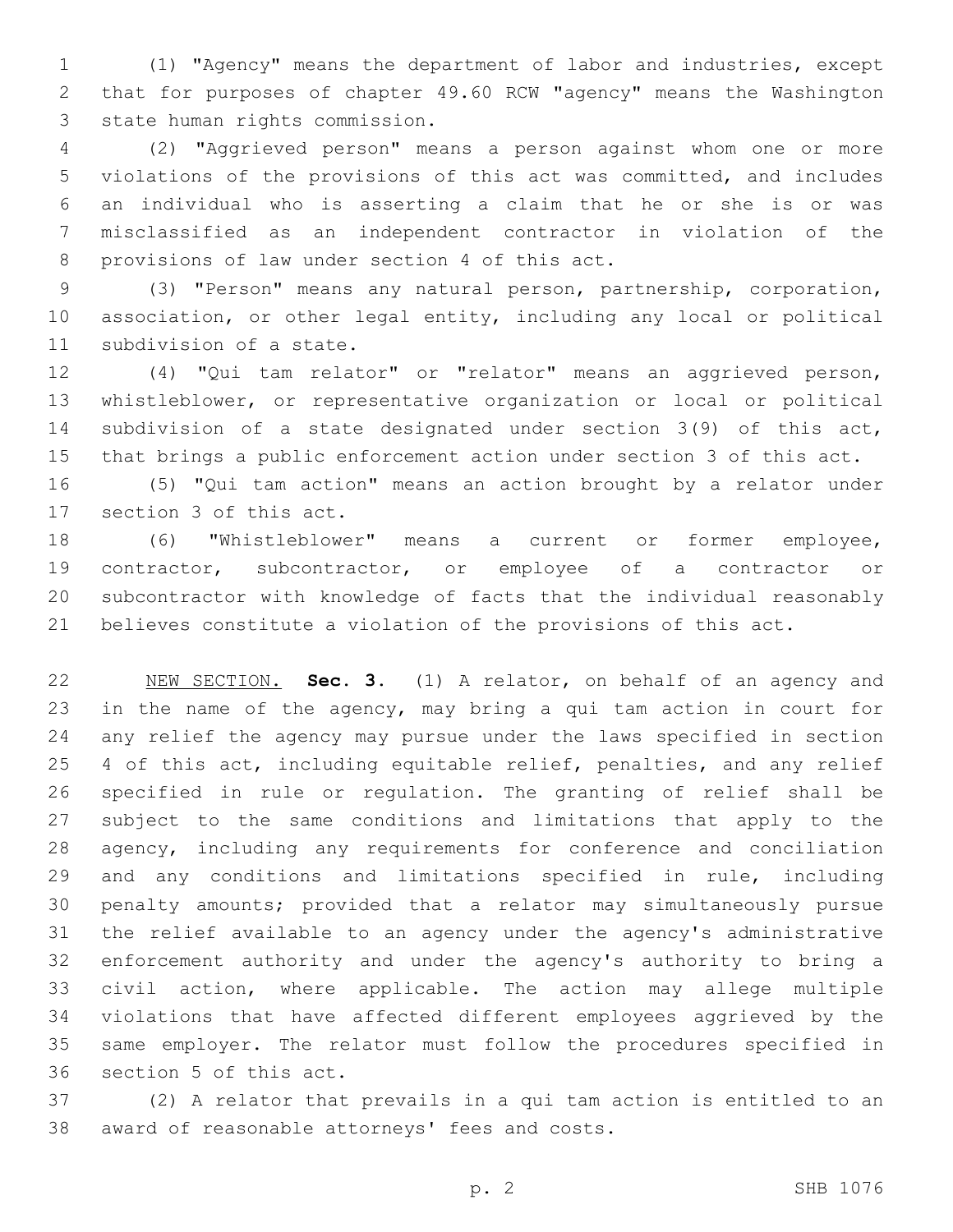(3) No qui tam action may be brought for a violation alleged in the notice required by section 5 of this act if the employer demonstrates that the agency already resolved the merits of that violation, including through settlement, in relation to the same 5 facts and aggrieved employees.

 (4) A qui tam action must be commenced within 60 days of the date on which the relator receives notice that the agency will not investigate any of the alleged violations; otherwise, a qui tam action must be commenced within 240 days of the date the relator submitted the written notice of the claim. If the agency notifies the relator that it intends to investigate some but not all of the alleged violations, the relator may commence a qui tam action as to the uninvestigated violations at any time but must do so no later than 240 days from the date the relator submitted the written notice of the claim. Any other actionable violations may then be added to the lawsuit within 240 days of the date the relator submitted the written notice. A statute of limitations applicable to a claim in the qui tam action shall be tolled as of the date the relator submits the written notice of the claim to the agency or the date the agency commenced an investigation regarding the same facts and violations 21 alleged in the notice, whichever is earlier.

 (5)(a) No qui tam action may be brought with respect to modifying, revoking, or suspending a license, variance, or permit; or for any violation of a posting, notice, agency reporting, or filing requirement, except where the filing or reporting requirement involves injury reporting or a safety or health violation.

 (b) Where an employer has voluntarily entered into consultation under RCW 49.17.250, no qui tam action may be brought with respect to any alleged violation included in the scope of the consultation. An employer who has been notified pursuant to section 5 of this act may not then enter into consultation under RCW 49.17.250 to avoid a qui 32 tam action.

 (6) The requirements of Rule 23 of the superior court rules of 34 civil procedure do not apply to a qui tam action.

 (7) The right to bring a qui tam action under this section may 36 not be impaired by any private agreement.

 (8) A qui tam action is a public action and does not preclude a cause of action by an individual or individuals or operate as an estoppel for relief based on the same set of alleged facts, except that a court shall offset any award of restitution or damages to an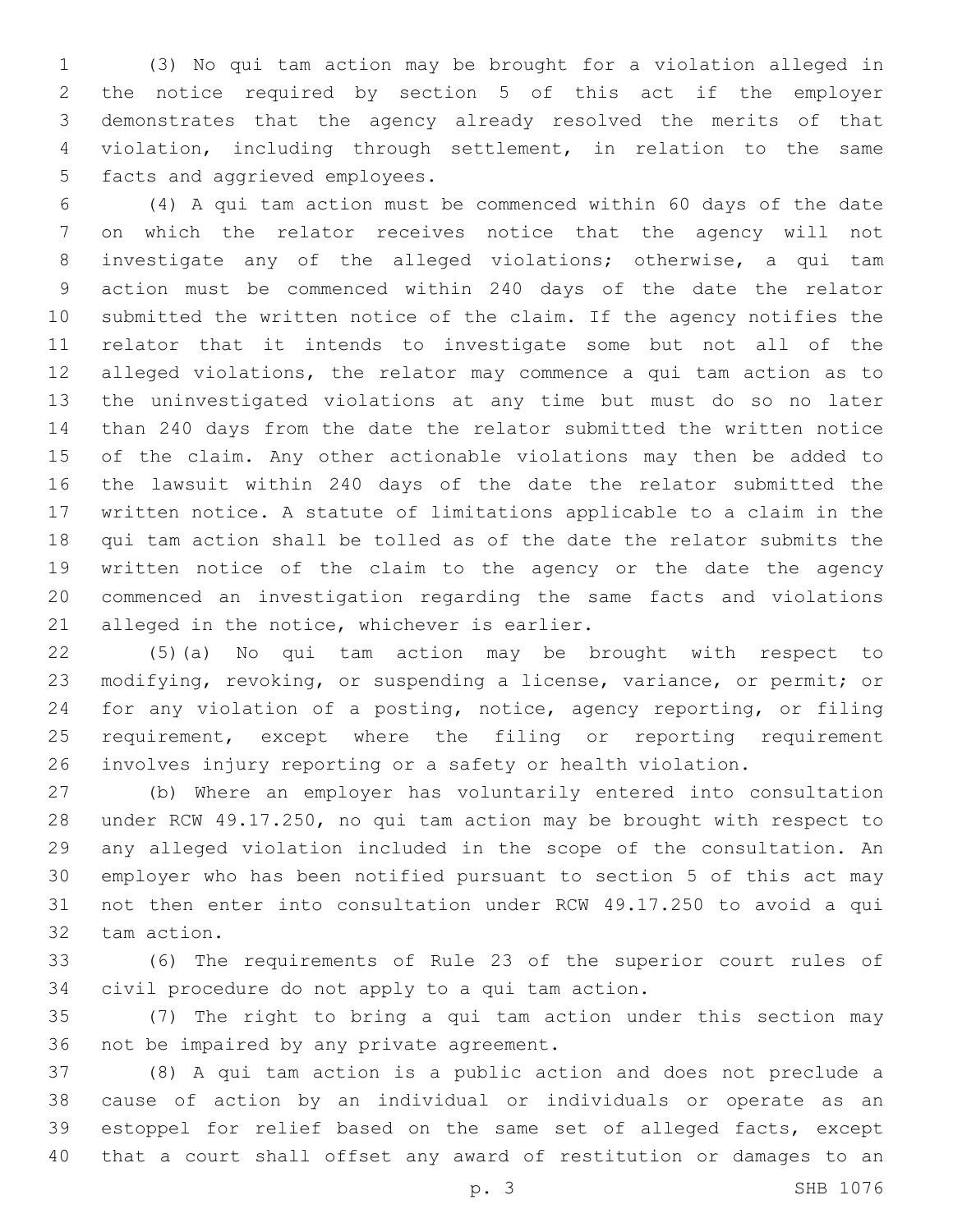aggrieved employee in one action by the amount of restitution or damages awarded or paid in settlement to the same aggrieved employee 3 in another action.

 (9) An aggrieved person or whistleblower of the entity alleged to have violated a law enumerated in section 4 of this act may designate in writing a representative organization or local or political subdivision of a state to initiate a qui tam action on the person's 8 behalf.

 NEW SECTION. **Sec. 4.** A qui tam action may be brought to enforce the following laws and all associated rules and regulations: (1) Chapter 49.46 RCW, known as the minimum wage act; (2) Chapter 49.48 RCW, relating to the payment of wages; (3) Chapter 49.52 RCW, relating to wage rebates; (4) RCW 49.28.130 through 49.28.150, relating to health care 15 facility employee overtime; (5) Chapter 39.12 RCW, relating to prevailing wage; (6) Chapter 49.40 RCW, relating to seasonal labor; (7) Chapter 49.17 RCW, the Washington industrial safety and 19 health act of 1973; (8) Chapter 49.19 RCW, relating to safety in health care settings; chapter 49.22 RCW, relating to safety in late night retail 22 establishments; and chapter 49.26 RCW, relating to asbestos safety; (9) Chapter 49.77 RCW, known as military family leave; (10) Chapter 49.58 RCW, known as gender equal pay and advancement 25 opportunities; (11) Chapter 49.60 RCW, known as the Washington law against 27 discrimination; 28 (12) Chapter 19.30 RCW, relating to farm labor contractors; (13) Chapter 49.30 RCW, relating to agricultural labor; (14) RCW 43.70.075, relating to health care employee 31 whistleblower retaliation protection; (15) Chapter 49.12 RCW, known as the industrial welfare act; and 33 (16) Section 9 of this act. NEW SECTION. **Sec. 5.** (1) No action under section 3 of this act

 may be commenced before written notice of the claim has been submitted by the relator to the agency, via online submission, and the relator has notified the employer by certified mail. The relator must submit written notice of the claim to the agency within the time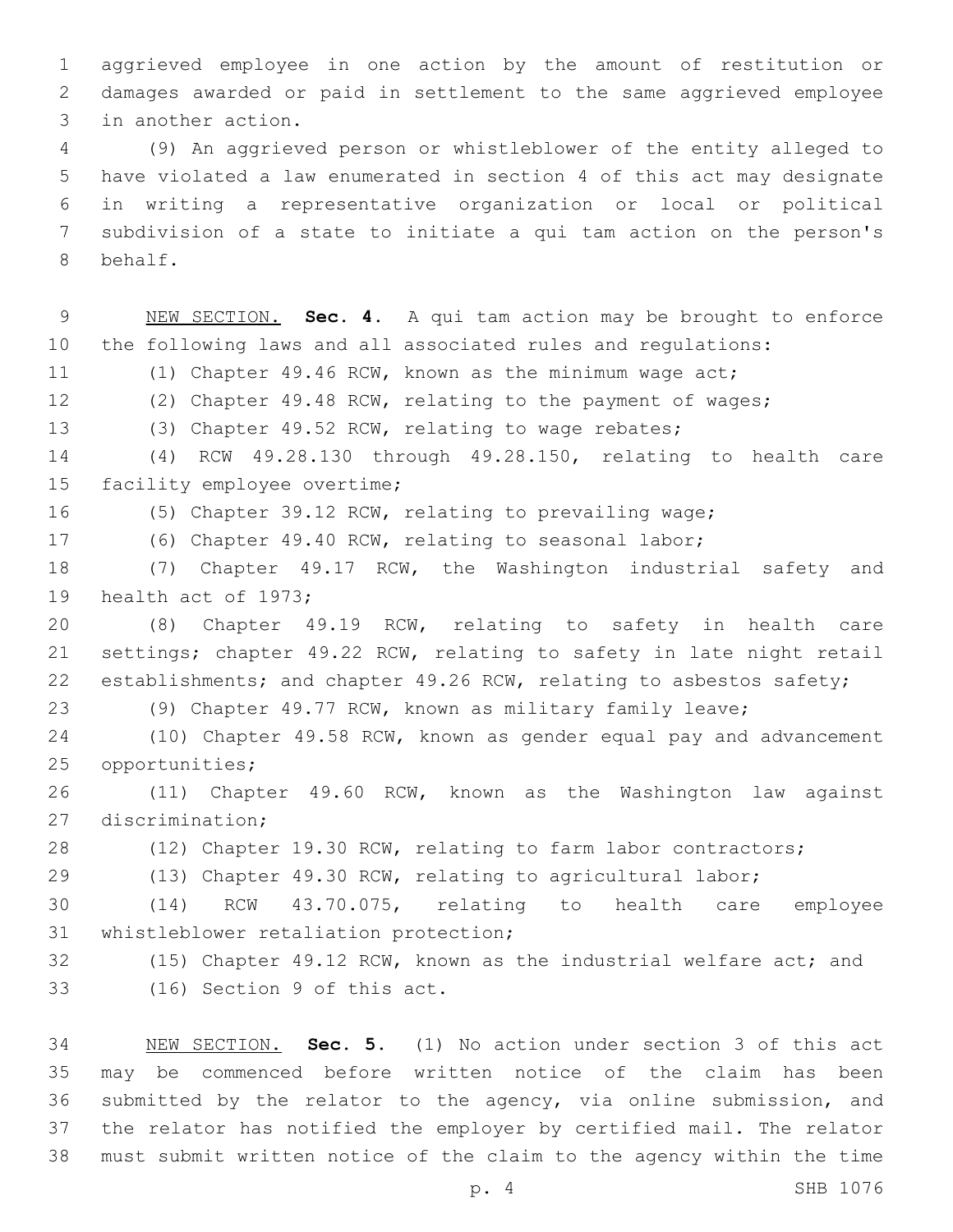frame required by law for filing a complaint with the agency based on the same set of facts or, if there is no such deadline, for the filing of a private right of action. The written notice of the claim must be construed in the light most favorable to the relator, and must include the name, address, and contact information of the alleged violator; the name and contact information of the relator or the relator's legal counsel, should one exist; and a brief statement 8 of each alleged violation.

 (2) If the agency intends to investigate an alleged violation, any resolution by the agency of the merits of that violation must occur within 180 days of receiving the notice under subsection (1) of this section. If the agency decides not to investigate an alleged violation, it must notify the relator within 60 business days of the date it receives the notification submitted by the relator. While investigating an alleged violation, the agency may simultaneously pursue all relief available to it under the agency's administrative enforcement authority and under the agency's authority to bring a 18 civil action, where applicable.

 (3) As part of its investigation, the agency may attempt to remedy an alleged violation through settlement. If the settlement obtained by the agency provides the aggrieved employee or employees with not less than 100 percent of any wrongfully withheld wages or benefits, including 12 percent interest per annum, and the aggrieved employees receive payment in full before the end of the 180-day investigation period, the agency shall notify the relator that the agency will not commence an action in relation to that violation, and the settlement shall preclude further claims for the same wages or 28 benefits paid in the settlement.

 (4) If the agency objects to the state being represented by a particular attorney proposed by the relator, the agency may file an objection to the attorney general. Upon finding, after notice and hearing, that, based on the attorney's past conduct while representing a client or clients, the attorney does not meet the required professional standards of representatives, or, alternatively, if the attorney fails to zealously pursue the remedies available under this chapter, the attorney general may, within 30 days of receiving the objection, order that the qui tam action may not be filed or maintained by the particular attorney on behalf of 39 the relator.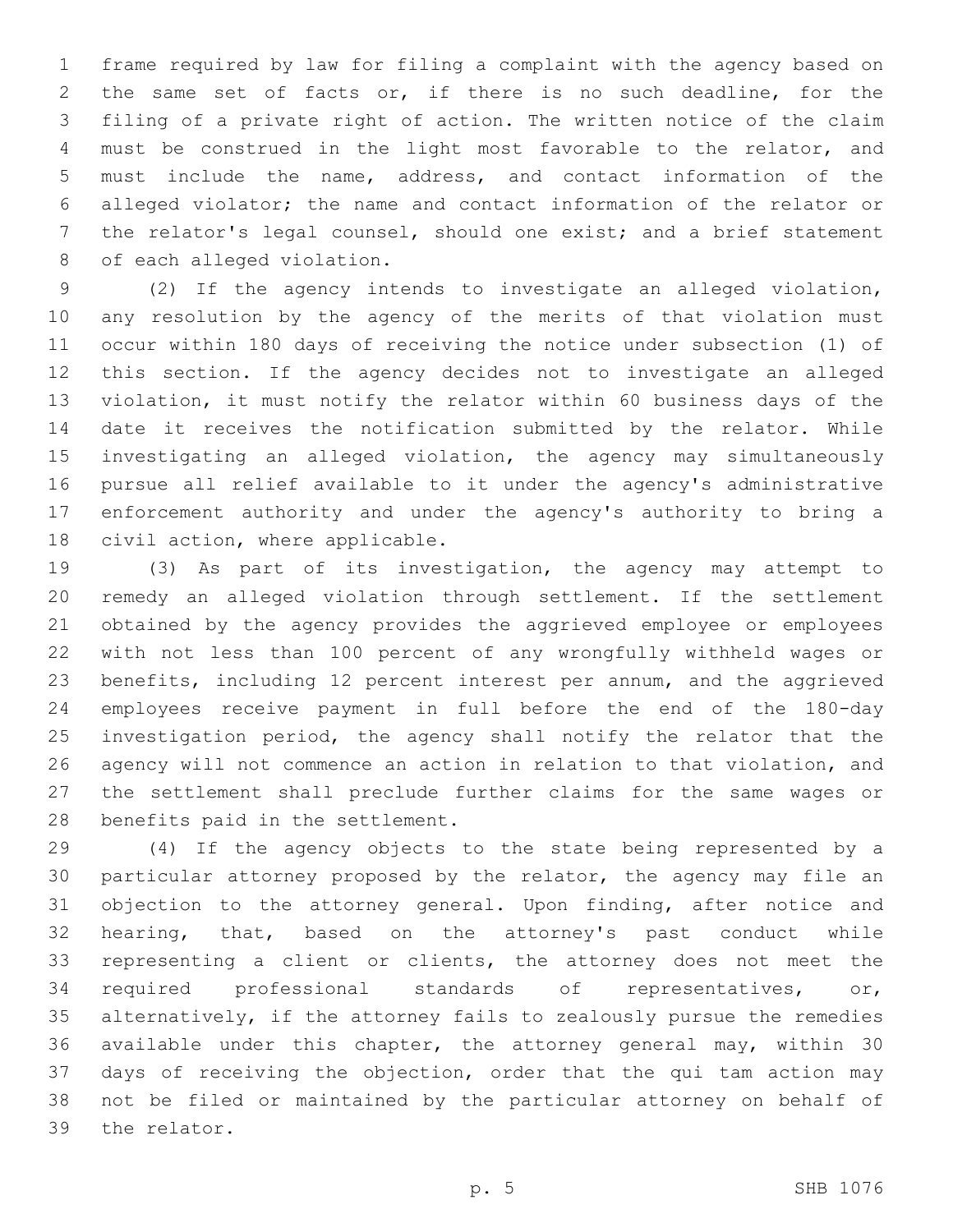NEW SECTION. **Sec. 6.** (1) The agency may intervene in a qui tam action and proceed with any and all claims in the action:

 (a) As of right within 30 days after the filing of the qui tam action;4

 (b) For good cause shown, as determined by the court, after the 6 expiration of the 30-day period.

 (2) If the agency intervenes in a qui tam action, the agency shall have primary responsibility for litigating the action and shall not be bound by an act of the relator in bringing the action. If the agency proposes to settle a qui tam action, the agency must give notice to the relator and the attorney general. The court may allow the attorney general to intervene and object to the settlement. If the agency proposes to dismiss a qui tam action, the agency must give notice to the relator and the relator must have an opportunity to be heard. The agency may dismiss or settle the action if court determines that the dismissal or settlement is fair, adequate, 17 reasonable, and in the public interest.

 (3) If the agency does not intervene, the relator shall have the right to litigate the action. The court must review and approve any settlement. The proposed settlement must be submitted to the agency and to the attorney general at the same time that it is submitted to 22 the court, and the agency may present to the court its position on the proposed settlement or intervene as provided in subsection (1) of this section. The court may also allow the attorney general to intervene and object to the dismissal. The court shall approve a settlement only upon a determination that it is fair, adequate, 27 reasonable, and in the public interest.

(4) Any settlement of a qui tam action may not be confidential.

 NEW SECTION. **Sec. 7.** (1)(a) Civil penalty amounts recovered in a qui tam action must be distributed as follows:

 (i) If the agency has not intervened, forty percent to the 32 relator and sixty percent to the agency;

 (ii) If the agency has intervened, twenty percent to the relator 34 and eighty percent to the agency.

 (b) The relator shall equitably distribute the share of penalties due the relator among the parties aggrieved by the practices complained of in the qui tam action. The relator shall submit a distribution summary to the agency, which may order a different distribution within sixty days after receipt of the distribution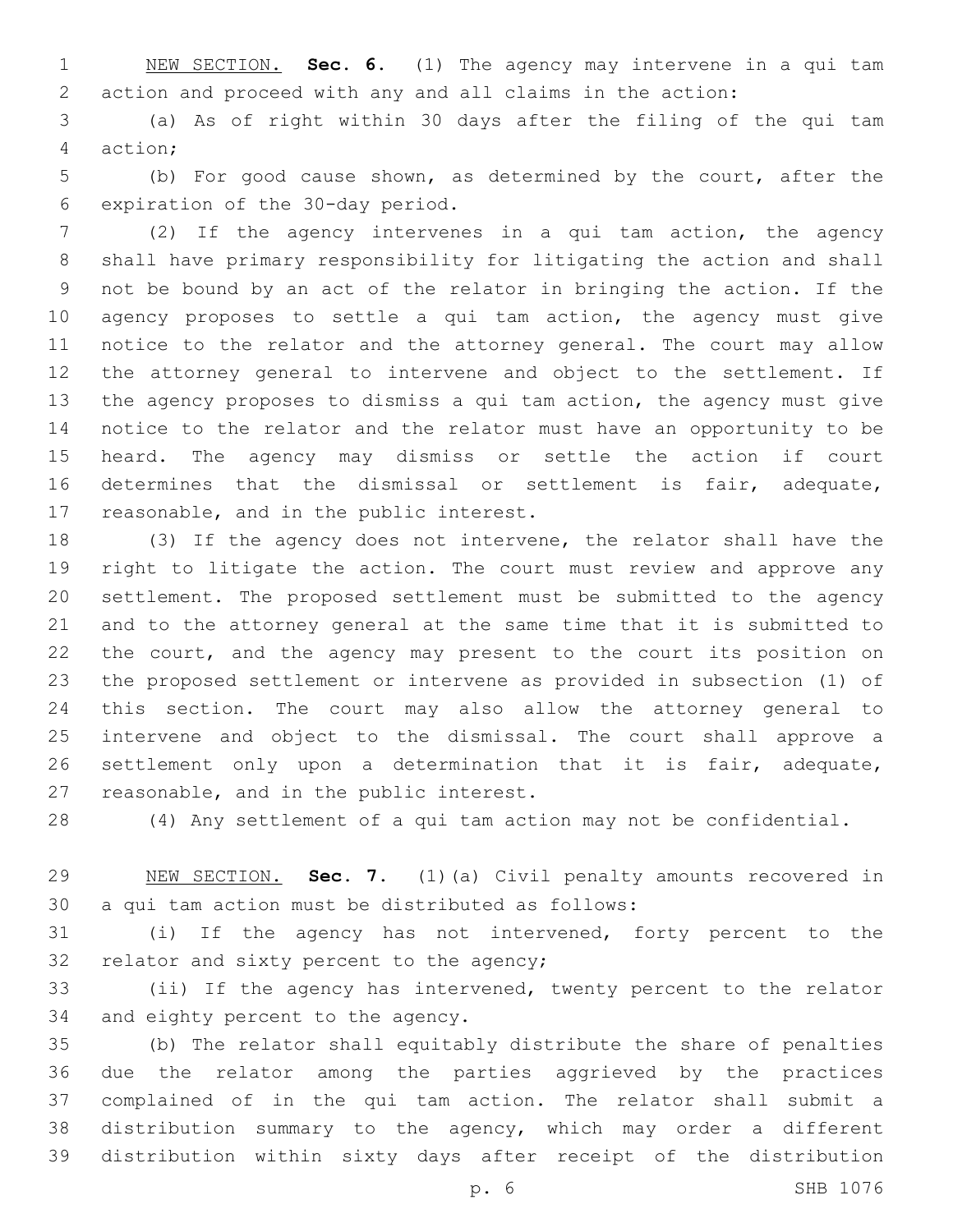summary, provided that the relator shall receive a service award that reflects the burdens and risks assumed by the relator in prosecuting 3 the action.

 (c) Amounts distributed to the agency shall be used for enforcement of this title and education about the rights and obligations enforceable through this title by the agency.

 (2) Damages recovered in a qui tam action shall be awarded for distribution to the aggrieved employees, whether directly or through the agency. The agency may request the appointment of an administrative law judge or special master to assist in the 11 distribution of the amounts.

 (3) This section does not limit the state's right to seek restitution and damages, where available, for aggrieved employees as part of a qui tam action in which it has intervened.

 NEW SECTION. **Sec. 8.** A qui tam action shall not be stayed during concurrent adjudication of private claims.

 NEW SECTION. **Sec. 9.** (1) A person may not discharge or in any manner discriminate against any employee because such employee has filed any written notice or instituted or caused to be instituted any proceeding under or related to this chapter or has testified or is about to testify in any such proceeding or because of the exercise by such employee on behalf of himself or herself or others of any right 23 afforded by this chapter. The commencement of a peer review process, or an action by a duly constituted quality improvement committee under RCW 70.41.200, shall not be construed to be retaliation under this section if sufficient cause to initiate the peer review process or action under RCW 70.41.200 exists independently of the action being brought under this chapter.

(2) Any employee aggrieved by a violation of this section may:

 (a) Bring an action in court for compensatory damages or equitable relief, including restraint of prohibited actions, restitution of wages or benefits, reinstatement, costs, reasonable attorneys' fees, and any other appropriate relief; and, in addition,

 (b) If the aggrieved employee has been discharged from employment because of the exercise of the rights afforded by this chapter, provide notice to the agency pursuant to section 5 of this act.